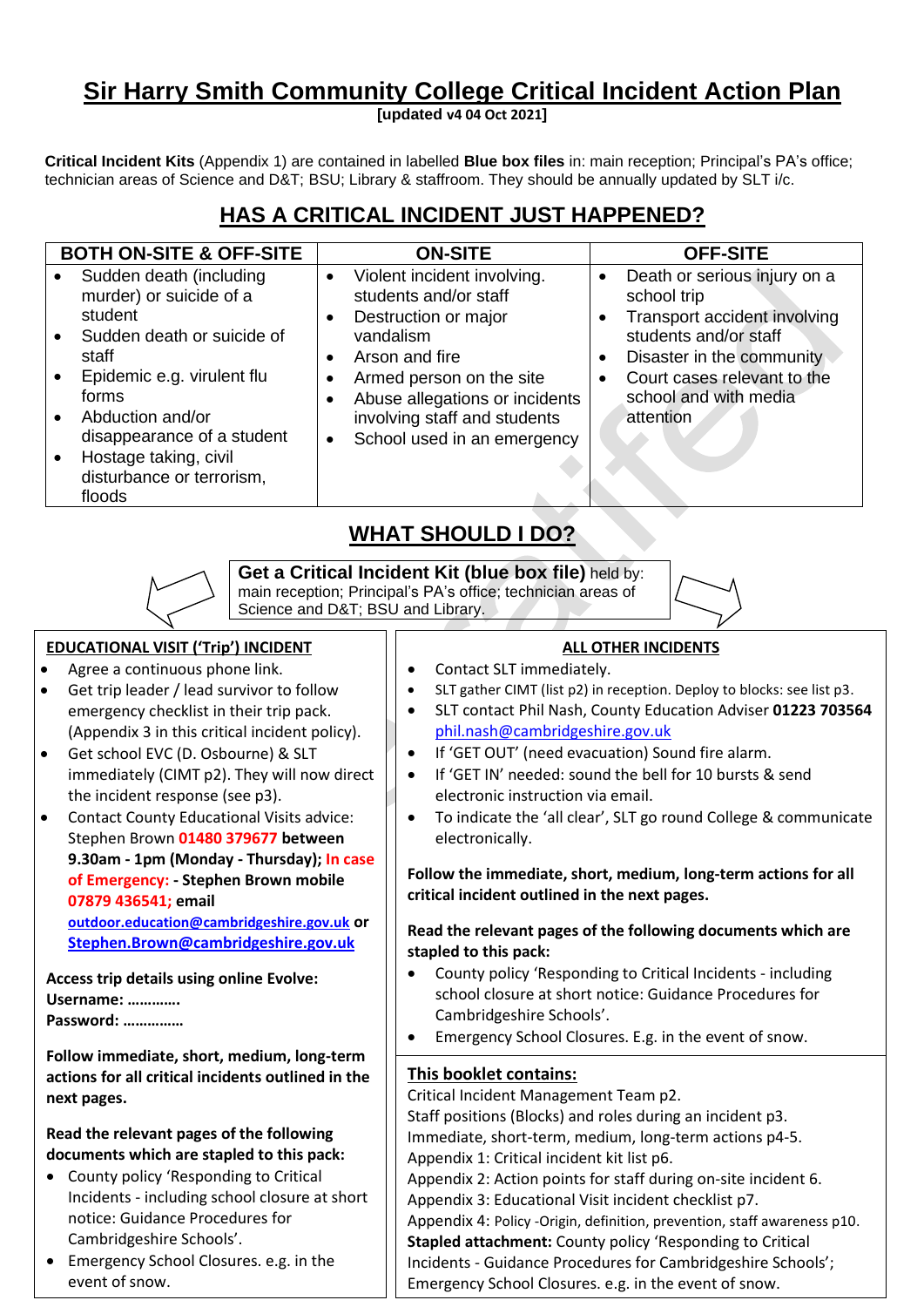# **CRITICAL INCIDENT MANAGEMENT TEAM (CIMT)**

### **(All phone numbers are held by the Principal's PA and held by the team on small laminated cards)**

### **Chair of Governors: Paul Kosciecha**

To liaise closely with the Principal. Sole governor to talk to the press.

### **Principal: Dawn White (DW)**

Co-ordinate responses. Link with County & Chair of Governors. Sole member of school staff to talk to press.

### **Deputy Principal: Richard Potter (RP)**

- Deputise for the Principal in her absence. To advise and lead where necessary on communication with governors and parents/carers.
- Liaise with emergency services. Advise and lead where necessary on communications with all staff and co-ordinate support mechanisms for staff.
- Contact Stephen Brown (County EVC adviser) in the event of a critical incident on a school educational visit. To advise on EVC related issues. Liaise with the trips administration manager Debra Osbourne.
- To co-ordinate any necessary support by the Safeguarding team members & arrange a County psychologist/counsellor.

## **Finance Manager: Carole Taylor (CT)**

To work with the Operations Manager on any premises issues and the finance team on any finance issues. Advise Principal on issues and progress being made.

### **SLT Assistant Principal: George Pettitt (GEP)**

To support communication systems across CIMT, staff, parents/carers & students (in liaison with WAR).

To ensure continuity of learning for students, and liaise with the Sixth Form team.

## **SLT Assistant Principal: Helen Norris (HN)**

To ensure continuity of learning for students.

## **SLT Assistant Principal: Teresa Dolby (TED)**

To advise and lead on pastoral related issues, communication and support for students.

#### **Network Manager: Jonathan Emery [JE]**

Liaise with Chair of Governors, Principal/Deputy about issues. Use communication methods to update stakeholders e.g. email, Parent Mail, text, school website, as appropriate.

## **PA to the Principal: Clair Meadows (CM)**

Ensure reception is staffed and co-ordinate administrative support to CIMT e.g. radio response.

## **Site Manager: Debra Osborne (DBO)**

To manage the site team and co-ordinate and premises issues with the Finance Manager. To advise on issues relating to the duty and bus system.

## **School Medical Officer: Jade Broughton (JBR)**

To manage and advise on any medical issues.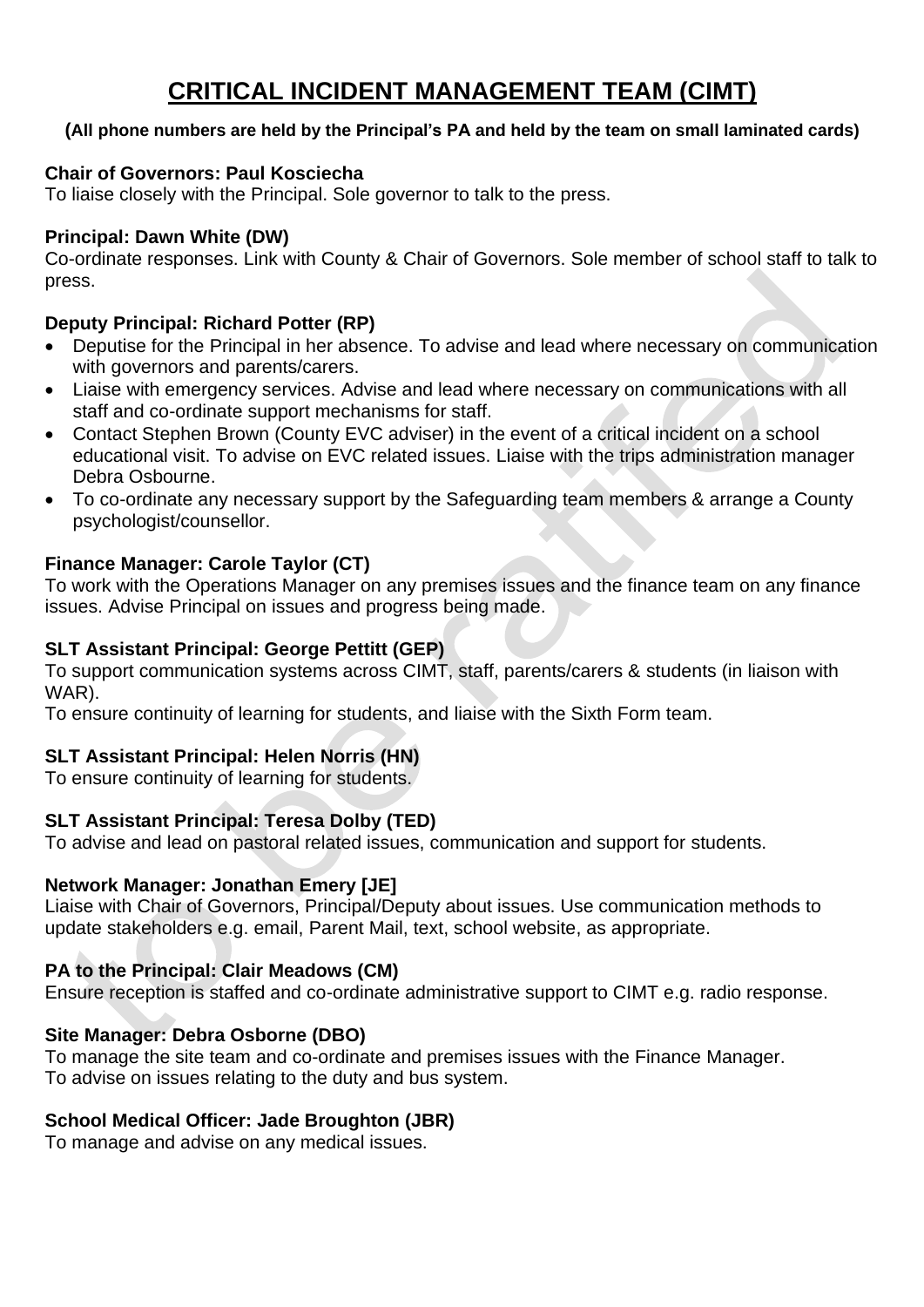# **'GET IN' (10 bells) Critical Incident: Staff positions (copy in blue boxes)**

updated v3 13 Dec 2017



## **Duty staff at break/lunch:**

• Duty staff (break teaching staff, lunch support staff: see published lists in the canteen) stay in position (unless impossible). **Accurately time how long it takes for areas to be clear (& tell RP later)** and ensure students move safely to their 'GET IN' area. Duty staff should then 'GET IN'.

**Reception:** Carol Ruff/Lisa Newbatt – stay in position if safe or go to Clair Meadow's [CM] office.

- Show staff signing out book to cover office to identify staff 'gaps'.
- Send duty students to BSU. Contact First Aiders to stand by in case required by Jade Broughton via email (Medical Officer).
- Take waiting visitors to 'Vi 23';

## **Teachers/cover staff with no form: Break/lunch - Go to reception for deployment**

- Jade Broughton to deploy required First Aiders or staff as needed [either face-to-face or via email].
- Cover Manager (Lisa Newbatt) to deploy staff to unsupervised students in the event of staff absence.
- Richard Potter to deploy staff to any 'gaps' in SLT/HOY positions.
- Then, any excess staff 'GET IN' to Year Leader Office or BSU with phone contact.

#### **HOYS**

| ' SLT TD<br>Year 7 | Year 8 SLT.                             | Year 9 SL,    | <b>SLT RP</b><br>Year 10      | .T RP<br>Year<br>11 SL        | Year 12/13 TS                      |
|--------------------|-----------------------------------------|---------------|-------------------------------|-------------------------------|------------------------------------|
| Геrry Cooper       | <b>Ashley Gregory</b><br>Adele Warrener | Daniel Hewitt | Darren White<br>Angela Curtis | Adam Rothery<br>Angela Curtis | Tim Smith<br><b>Claire Sweenev</b> |

- YR7-11 HOY: Go to your SLT line manager position to assist.
- YR12/13 HOY: Go to your SLT line manager position to assist.

## **SLT & Site Team (Critical Incident Management Team)**

- When 10 bells are signalled, gather in reception for briefing by RP, instructions & deployment.
- Get into area positions with radio contact: observe, give all clear when instructed.
- Dawn White (DW, Principal): Get blue box plan; media/news management; liaison with RP.
- Richard Potter (RP, SLT i/c Critical Incidents, RP mob 07590265837): Admin area/Reception/ SEN & as required.
- Helen Norris, HN: Violet and Purple Corridors.
- Tim Smith, TS: Sixth Form Centre (signing out book), Library, Ruby and Orange Corridors.
- Teresa Dolby, TED: Gold and Magenta corridors.
- Jill Harwood, JH: Blue and Cobalt Corridors.
- Debbie Osborne, DO: Green, Sherwood and Olive corridors.
- Anna Greville, AG: Front entrance by gates; Stop arriving students; get them to safety.
- Jacky Ayres, JAY: Canteen (liaison with DO)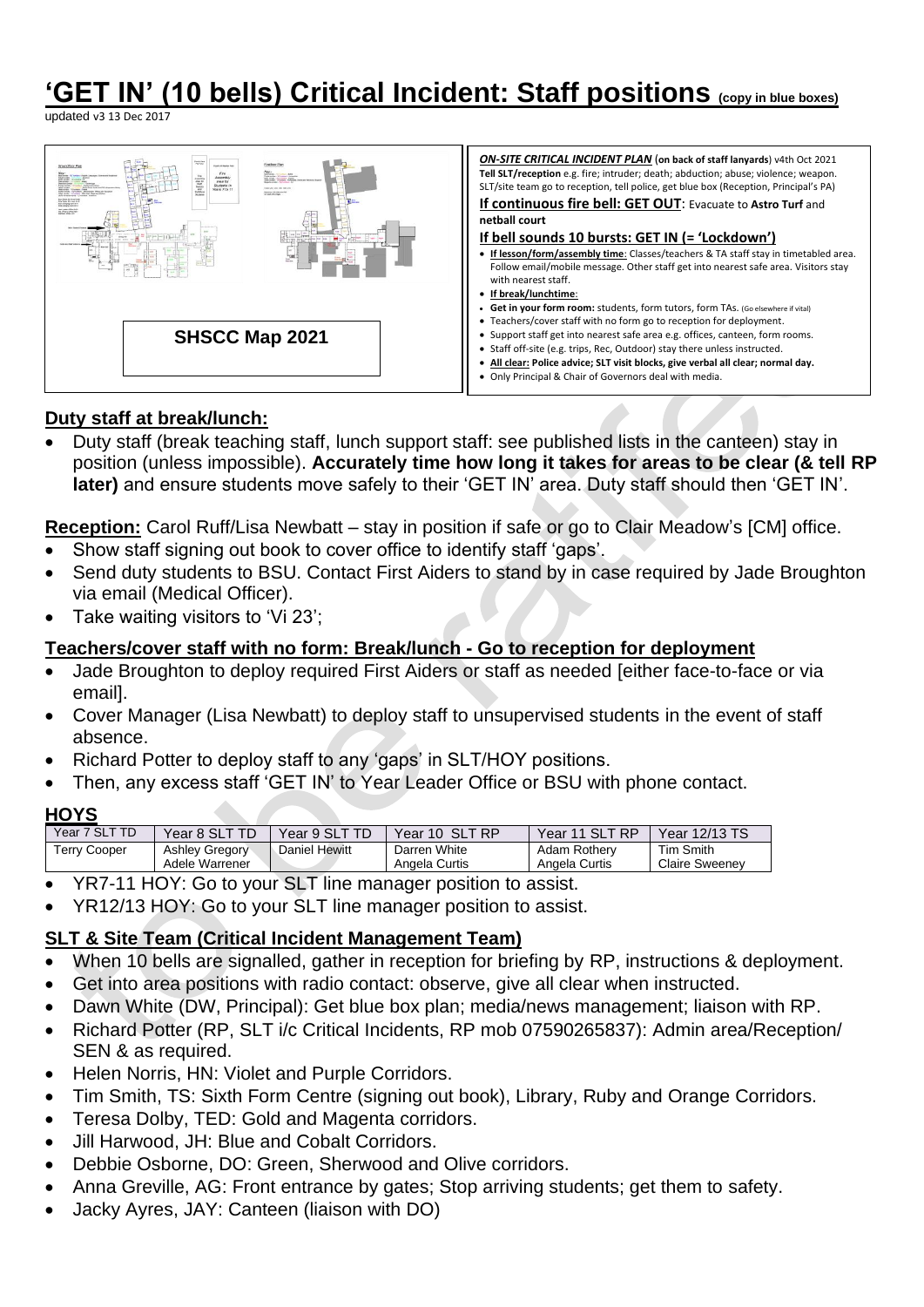- Jonathan Emery, JE: elec. communications (e.g. staff, governors, parents) Liaise with DW, RP, MW (attendance)
- **NOTE: Blue box plan outlines immediate, short, medium, long term actions for CIMT.**

## **IMMEDIATE ACTIONS – within hours of the incident occurring**

- **1.** If a critical incident has just occurred:
	- **Trip Leaders** on a trip must follow the Emergency Checklist (Appendix 3; & in the risk/benefit trip pack).
	- **Class teachers** report critical incident by sending student runner, email/phone reception.
	- **SLT helping a trip leader with a critical trip incident: Get a Critical Incident Kit (blue box file) held by: main reception; Principal's PA's office; technician areas of Science and D&T; BSU; Library & staffroom;** SLT follow the Emergency Trip Checklist (Appendix 3), inform Debra Osbourne, access online **Evolve** for trip details: (**username: SLTSHSCC password: emergency999**) & follow steps from No.2 below where appropriate.
	- **SLT dealing with non-trip critical incidents:** Get a Critical Incident Kit blue box (Critical Incident Plan; map of the school for emergency services; whistle; contact details for staff, students, Governors, LA Press Office, LA Offices (Education, transport), bus company numbers, insurers, legal support). **Follow appropriate steps below.**
- **2.** Obtain and collate accurate information relating to the incident to prevent uncertainty and rumour.
- **3.** Gather and brief CIMT (Critical Incident Management Team) allocate responsibilities and agree a factual statement for all communications to reduce rumour and speculation. All CIMT to keep a personal log of actions and information gained for ongoing collation.
- **4.** Trigger support from LA and other emergency list contacts agree clearly who will contact whom.
- **5.** Set up an incident management room and dedicated phone line to deal with calls (parents, media).
- **6.** Contact families affected quickly and with sensitivity. Consistency of information is vital. It may be appropriate for families to come to school and immediate emotional support could be a possibility.
- **7.** Make arrangements to inform Governors, other parents & media may need advice from LA & insurers, especially if there is a possibility of legal liability. CIMT may send a letter to parents or prepare a leaflet. Request confidentiality where appropriate.
- **8.** Inform teaching staff and all school staff and caution against talking to media or responding to any questions from reporters. It is vital that those staff in contact with students are kept well informed and feel secure in handling comments and questions from students.
- **9.** Inform students can be done in small or large groups, as appropriate. Exercise care to protect both students and adults closely involved in the incident. Students must receive a consistent account of the incident and allowing for differences in ability to understand.
- **10.**Encourage people involved to talk the incident may need discussion by students and adults before students go home after school.
- **11.**Deal with the media highly important to seek LA Press Officer advice before agreeing to speak or be interviewed by the media. If this is not an option, then an agreed text/email/statement is prepared by CIMT and a designated spokesperson briefed and prepared to respond on the school's behalf.
- **12.**Devise a plan for handling the reactions and feelings of people affected common reactions include denial, distress, guilt, anger, blame, helplessness. CIMT must consider outside professionals to support and debrief staff, students and parents affected by the incident. Those providing support also need support. CIMT now needs to plan its short term (next stage) reaction to the incident.
- **13.**Clair Meadows, [CM] PA to the Principal to collate personal logs of actions and information gained thus far: e.g. actions taken, times, key information.
- **14.**Duty system to be reviewed to ensure appropriate incident management, and SLT to staff the boundaries if necessary.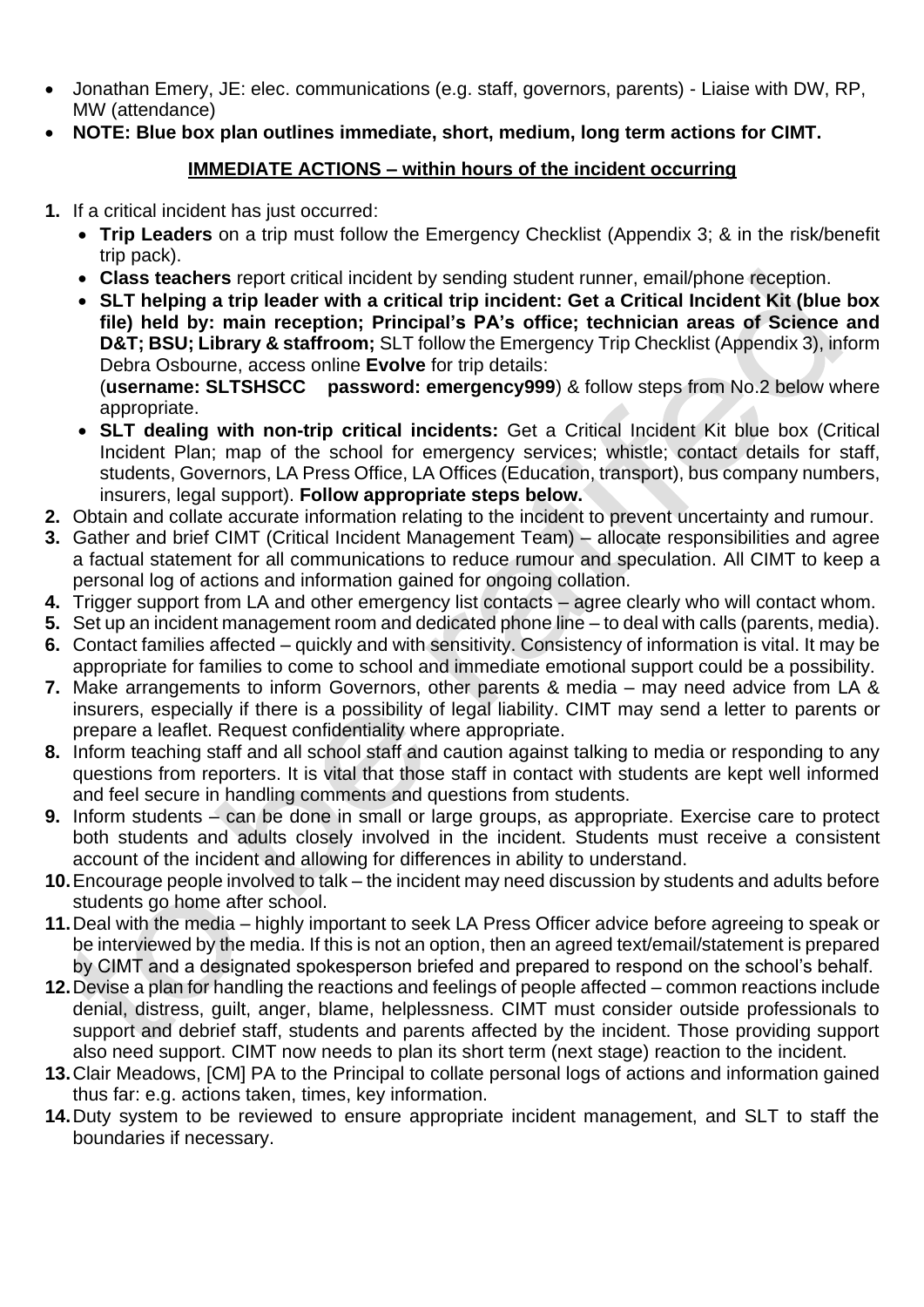## **SHORT TERM ACTIONS – the next stage**

- 1. Reunion of students with families especially where the incident occurs off-site. Consider using a separate site for returning students (e.g. partner school) to avoid media/public onlookers. Mostly, students will need to be taken home, but sometimes families may need to visit the incident scene to understand how they deal with the results e.g. children's comprehension and fears.
- 2. Managing and supporting staff support needs organising for all staff, preferably from within the school, but using outside agencies if appropriate. Staff monitoring is vital, even CIMT. If a crisis persists, staff become weary and upset, and this can affect their powers to make sound decisions. Where appropriate, staff should also seek trade union advice and support if required.
- 3. Strike a balance: encourage students to talk, but avoid fuelling speculation, anxiety and fatigue. Activate strategies for enabling students to discuss their comprehension and feelings, using outside agencies if appropriate. Staff need briefing about ways to help affected students and identify certain behaviour patterns. This may have curriculum implications e.g. training in bereavement counselling for staff, provision of resources, Skills-4-Life topics.
- 4. Debrief meeting it may be appropriate to hold a de-briefing meetings/assemblies for staff, students, parents. An experienced person, possibly from outside the school community, should lead the meeting. The meeting(s) should:
	- Clarify causes and events;
	- Allow for sharing reactions and questions;
	- Reassure people that a range of reactions are normal;
	- Mobilise resources e.g. parent support groups.
- 5. Formal and informal recognition of rituals. Evidence from both school incidents and even community incidents (e.g. Hillsborough) it is important to recognise rituals. It is vital to remember to express sympathy to families of the hurt or bereaved. Visit students/staff in hospital. Students may wish to send cards/letters or sign a book of condolence. School representatives should attend funerals as appropriate to the wishes of those concerned. Consider holding special assemblies or memorial services. Anniversaries are also key times when support and sensitivity are required.
- 6. Re-establishing routines seek to provide continuity for students. The return to school by staff or students directly affected by the incident needs to be managed with care and sensitivity, but the reestablishment of routine is an important stage in emotional recovery.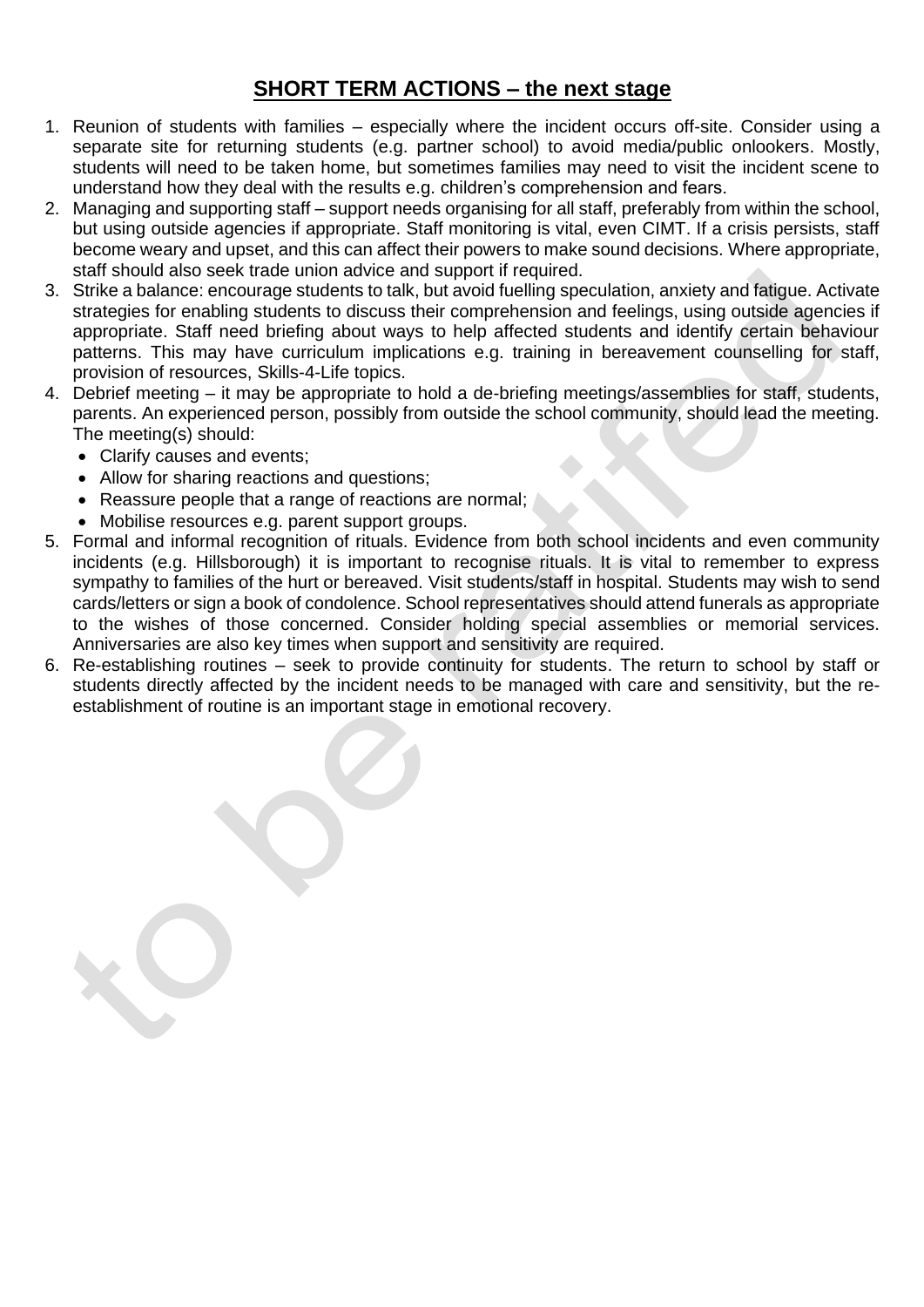## **MEDIUM TERM ACTION**

- 1. Return to school for staff or students after a medium to long absence reintegration needs to be carefully planned e.g. may involve home visits prior to return, part time attendance initially, reduced workloads, virtual on-line learning, putting in place a mentoring process.
- 2. Consulting professionals consider consulting the Educational Psychology Service for support and guidance, especially to help those showing unusual or prolonged reaction to the incident.
- 3. Keeping parents informed it may be appropriate to produce a letter/leaflet for parents giving guidance on the possible delayed reactions of students to an incident and making suggestions to help them deal with this.
- 4. Support for staff ongoing monitoring and support for staff is vital, including CIMT.
- 5. Seek to secure an end to media attention, if possible.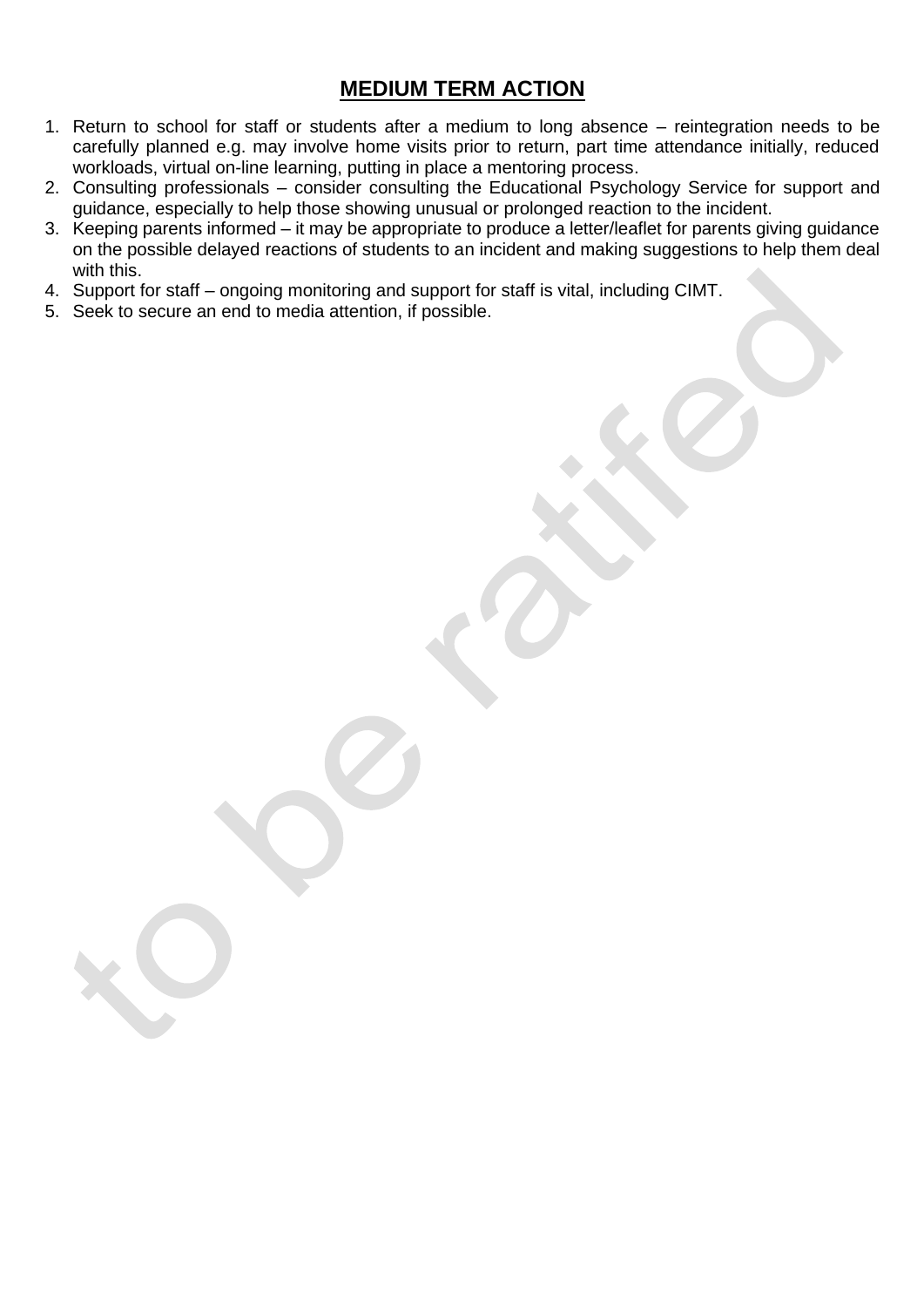## **LONG TERM ACTION**

- 1. Monitoring the vulnerable effects of a crisis can last for years and it is important that new staff and students are briefed in the school's history to help them understand and deal with potential repercussions especially at anniversary times or times of media focus.
- 2. Marking anniversaries with sensitivity suggestions include annual assemblies, concerts, memorial services, memorial prize awards, memorial gardens, furniture (e.g. engraved bench).
- 3. Legal processes the length of time taken by some legal processes can prolong the recovery process after a critical incident e.g. court case. CIMT need to plan for this where staff may be involved attending lengthy legal processes and facing extended emotional trauma.
- 4. Curriculum implications It may be necessary to amend the student curriculum and acquire relevant resources. For staff, it may be appropriate to schedule INSET training e.g. loss counselling.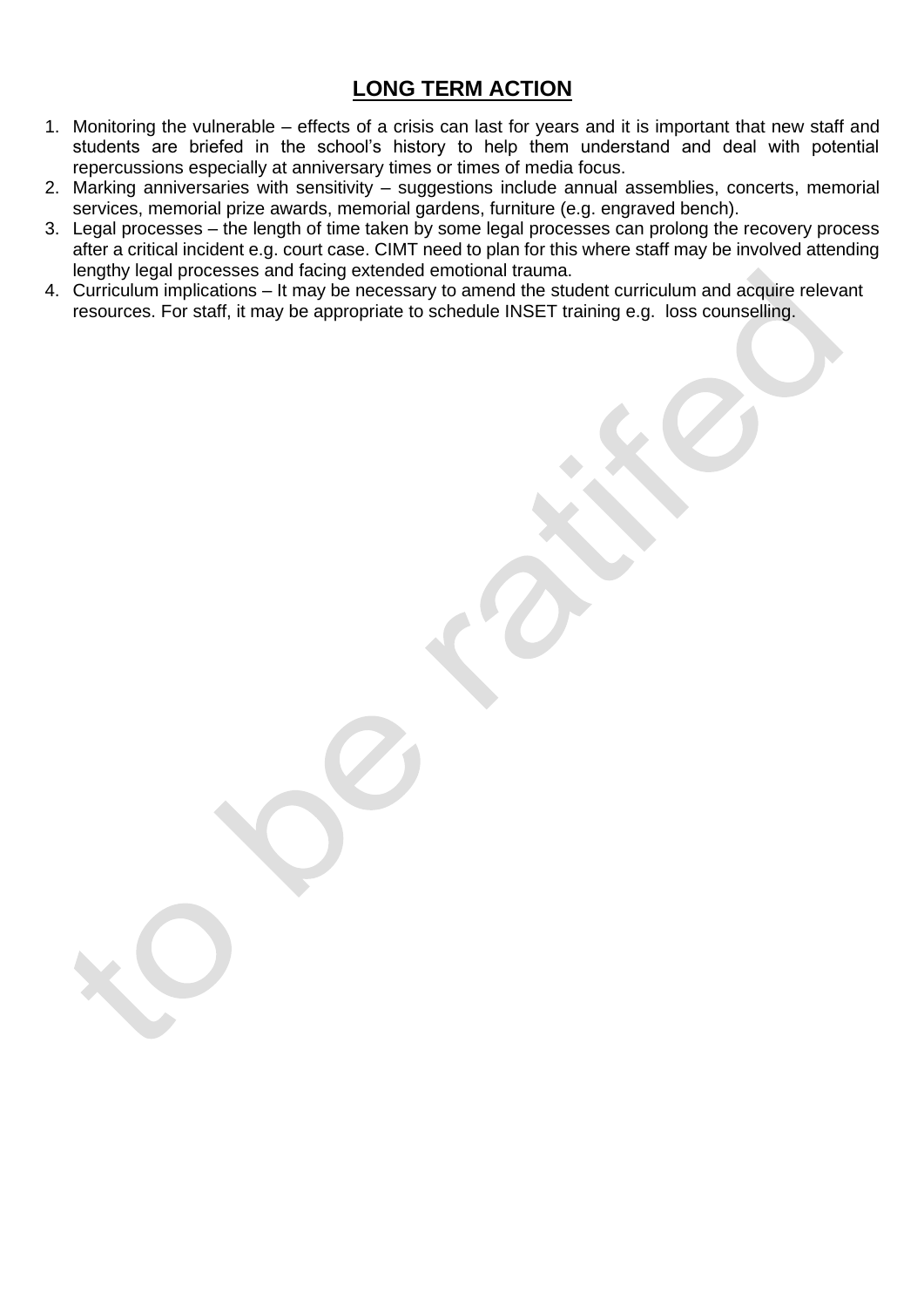# **APPENDIX 1: CRITICAL INCIDENT KIT**

- SLT collect on-site Critical Incident Kit (Critical Incident Plan; map of the school for emergency services; whistle; contact details for staff, students, Governors, LA Press Office, LA Offices (Education, transport), Bus company numbers, Insurers, Legal support).
- Responsibility for student details with Marion Ward and Adele Warrener.
- Responsibility for staff details with Angela Shaw and Clair Meadows.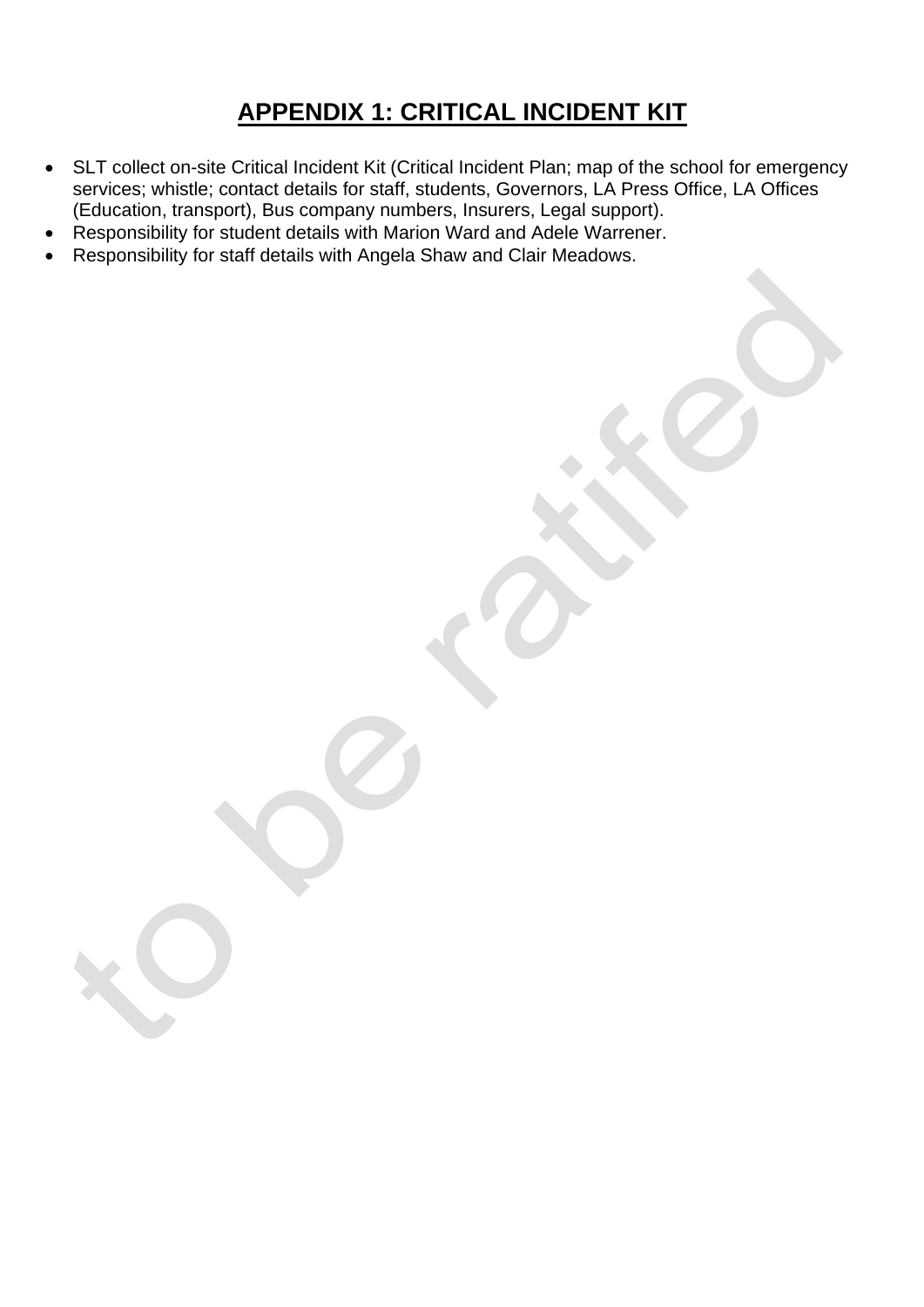# **APPENDIX 2: CRITICAL INCIDENT LANYARDS**

#### CRITICAL INCIDENT PLAN: Condensed version for lanyards Ï

Below, are variations of the critical incident plan for staff, sixth form and visitor lanyards.

## **For staff lanyards**

The 2 items below will be photocopied on card and folded into the back of the staff lanyard.



## **For Sixth Form / Visitor lanyards**

The 2 items below will be photocopied on card and folded into the back of the Sixth Form / visitor lanyard.

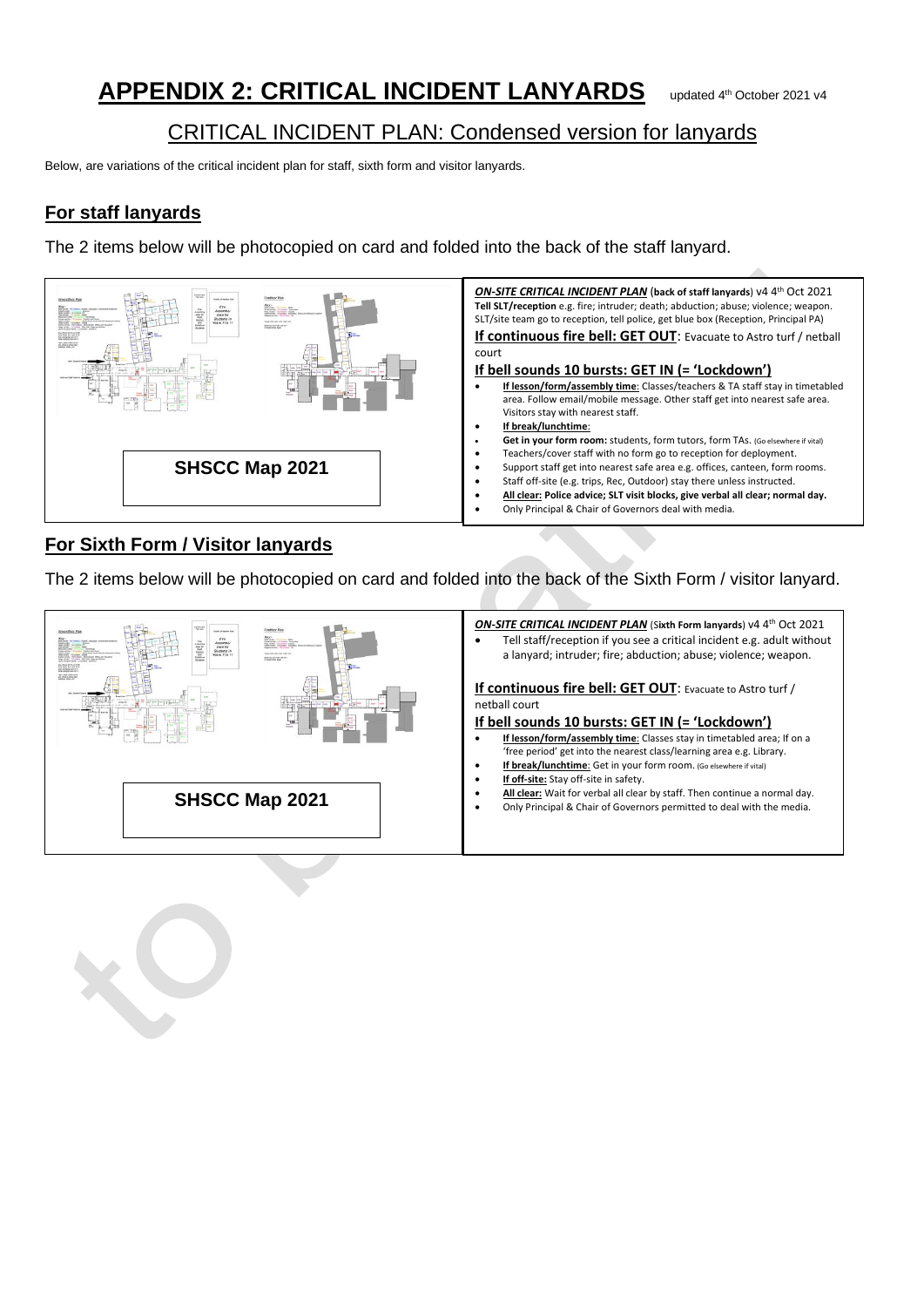# **APPENDIX 3: EDUCATIONAL VISIT LEADER EMERGENCY CHECKLIST**

- Copied, plus additions from National Guidance [http://oeapng.info](http://oeapng.info/) doc 4.1k (Sept 2014).
- Use this checklist to guide and record your actions in an emergency.



The sequence of events will depend on the nature of the emergency.

| <b>IMMEDIATE ACTION</b>                                                               | <b>Tick</b> |
|---------------------------------------------------------------------------------------|-------------|
| (Phase aim: Preserve)                                                                 |             |
| Ensure own safety.                                                                    |             |
| All subsequent actions are better delegated to the other members of the leadership    |             |
| team when possible – allowing the Visit Leader to remain in charge of the whole       |             |
| situation.                                                                            |             |
| Ensure safety of uninjured group members and other leaders.                           |             |
| Ensure safety of any casualties and triage (= treat the wounded in order of urgency). |             |
| Deal with life threatening First Aid (preserve life, prevent the condition worsening, |             |
| promote recovery)                                                                     |             |
| Call emergency services as appropriate.                                               |             |

| URGENT ACTION – Use resources to do this efficiently & concurrently if               | <b>Tick</b> |
|--------------------------------------------------------------------------------------|-------------|
| possible                                                                             |             |
| (Phase aim: Prevent worsening)                                                       |             |
| Take stock and make a plan.                                                          |             |
| Allocate resources to maximise concurrent activity $(=$ achieving many things at the |             |
| same time).                                                                          |             |
| Continue First Aid.                                                                  |             |
| Inform emergency school contacts as stated in your trip plan e.g. phone school       |             |
| SLT/Principal ASAP & agree ongoing contact numbers & contact pattern.                |             |
| Be clear: What happened? Names of those involved or injured? When (date, time)?      |             |
| Where (location)? Action taken so far?                                               |             |
| Agree actions with SLT: Contact with parents; advice from County Education           |             |
| Officers & Outdoor advisors e.g. Stephen Brown; media management; insurance;         |             |
| launch the school Critical Incident Plan if necessary.                               |             |
| Liaise with emergency services as they arrive.                                       |             |
| Deal with urgent physical needs of the group: Shelter, warmth, water.                |             |
| Deal with urgent emotional needs of the group:                                       |             |
| Remove from stress; protect from intrusion; give them useful things to do.           |             |
| Control outward communications.                                                      |             |
| Begin written log / note keeping: incident record; photos; witness details; actions  |             |
| taken.                                                                               |             |

| FOLLOW UP ACTION – Much of this can be done at the same time as 'Urgent<br>Actions' with efficient use of resources (including young people and<br>emergency base contact)<br>(Phase am: Promote recovery) | <b>Tick</b> |
|------------------------------------------------------------------------------------------------------------------------------------------------------------------------------------------------------------|-------------|
| Take stock again and replan next phase - what have you forgotten?                                                                                                                                          |             |
| Deal with casualties in care of emergency services:                                                                                                                                                        |             |
| Accompanied to hospital.                                                                                                                                                                                   |             |
| Keep track of who is where.                                                                                                                                                                                |             |
| Consider needs of self and fellow leaders – are you/they coping?                                                                                                                                           |             |
| Liaise with establishment/employer/school as per your emergency plan.                                                                                                                                      |             |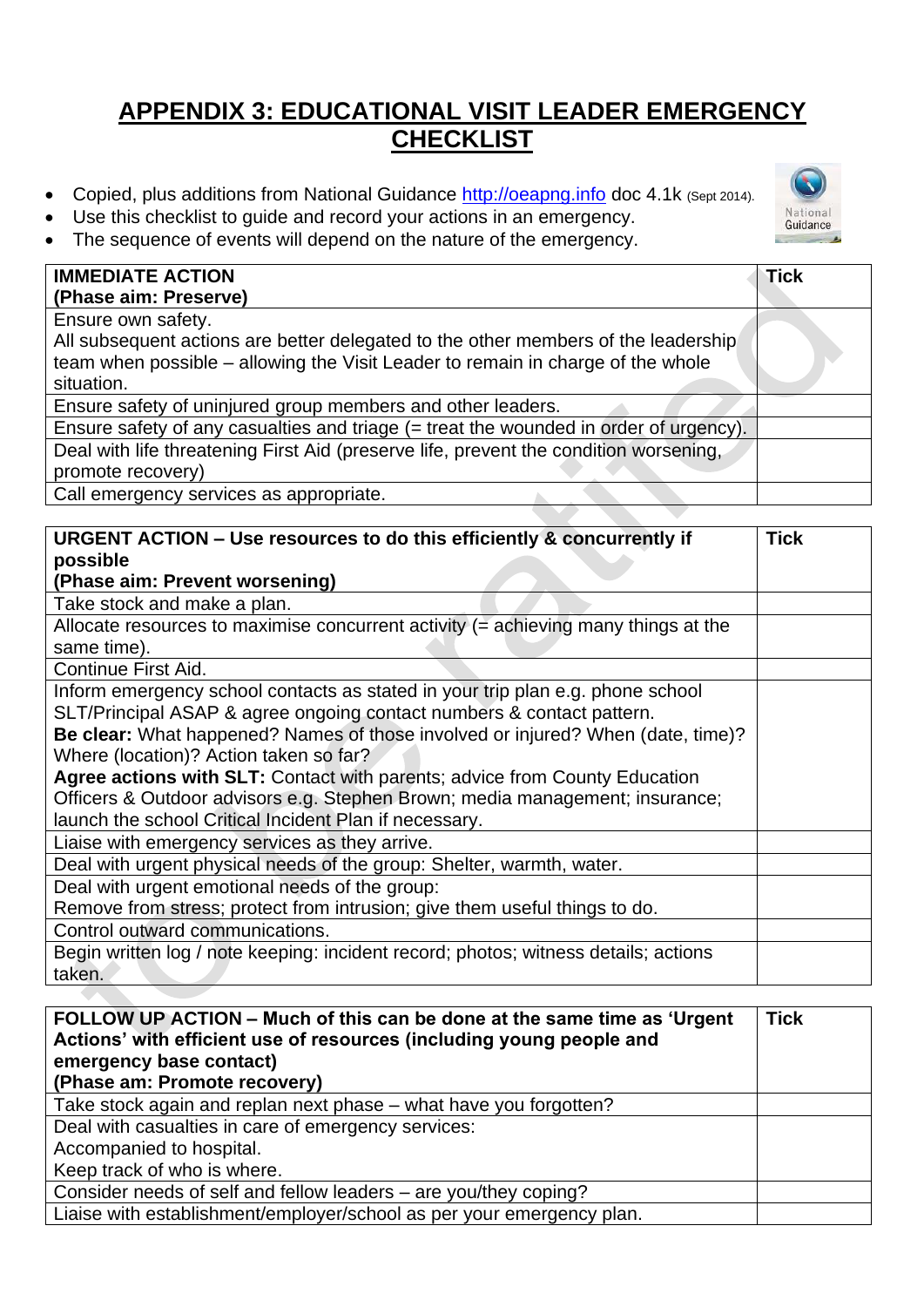| Deal with physical needs of group members:                                       |  |
|----------------------------------------------------------------------------------|--|
| Food;                                                                            |  |
| Toilets, washing facilities and clean clothes if necessary;                      |  |
| Accommodation and/or onward transport.                                           |  |
| Deal with emotional needs of group members:                                      |  |
| Emotional support;                                                               |  |
| Contact with home.                                                               |  |
| Contact support agencies e.g. travel company, insurers, Consular Assistance Team |  |

# **EMERGENCY PROCEDURE**

|                | Remain calm – assess the situation (nature and extent of the emergency)                         |
|----------------|-------------------------------------------------------------------------------------------------|
| $\overline{2}$ | Safeguard yourself and then any other uninjured members of the group.                           |
|                | Make sure all other members of the group are:                                                   |
|                | Accounted for (students and staff);                                                             |
|                | Safe;                                                                                           |
|                | Adequately supervised;                                                                          |
|                | Briefed to ensure they understand what to do to remain safe.                                    |
| $\mathbf{3}$   | Delegate to Assistant Leaders if possible so you can keep an overview of events and to allow    |
|                | 'concurrent' activity.                                                                          |
| $\overline{4}$ | Call emergency services as appropriate.                                                         |
| 5              | Casualties - carry out First Aid to the best of your abilities. Remember, the aims of First Aid |
|                | are to:                                                                                         |
|                | a) Preserve life;                                                                               |
|                | b) Prevent the condition worsening;                                                             |
|                | Promote recovery.<br>C)                                                                         |

## **ESSENTIAL FIRST AID**

| 1.             | Casualties need to be able to breathe - if they are unconscious this means being put into a |
|----------------|---------------------------------------------------------------------------------------------|
|                | safe airway position.                                                                       |
|                | 2 Try to find and stop any serious external bleeding.                                       |
| 3 <sup>1</sup> | Protect the casualty from the environment - keep them warm.                                 |
| 4              | Monitor their condition, talk to them, reassure them, hold their hand and provide emotional |
|                | support.                                                                                    |
| 5              | Carry out First Aid to the best of your abilities. Remember, the aims of First Aid are to:  |
|                | a) Preserve life;                                                                           |
|                | b) Prevent the condition worsening;                                                         |
|                | Promote recovery.                                                                           |

## **EMERGENCY NUMBERS**

| <b>NAME</b>                                       | <b>TELEPHONE</b>         | <b>MOBILE</b>  |
|---------------------------------------------------|--------------------------|----------------|
| My phone number                                   |                          |                |
| School                                            | 01733 703991 (reception) |                |
| Nominated Base contact                            |                          |                |
| <b>SLT</b>                                        |                          | Richard Potter |
| <b>Emergency Services if</b><br>travelling abroad |                          |                |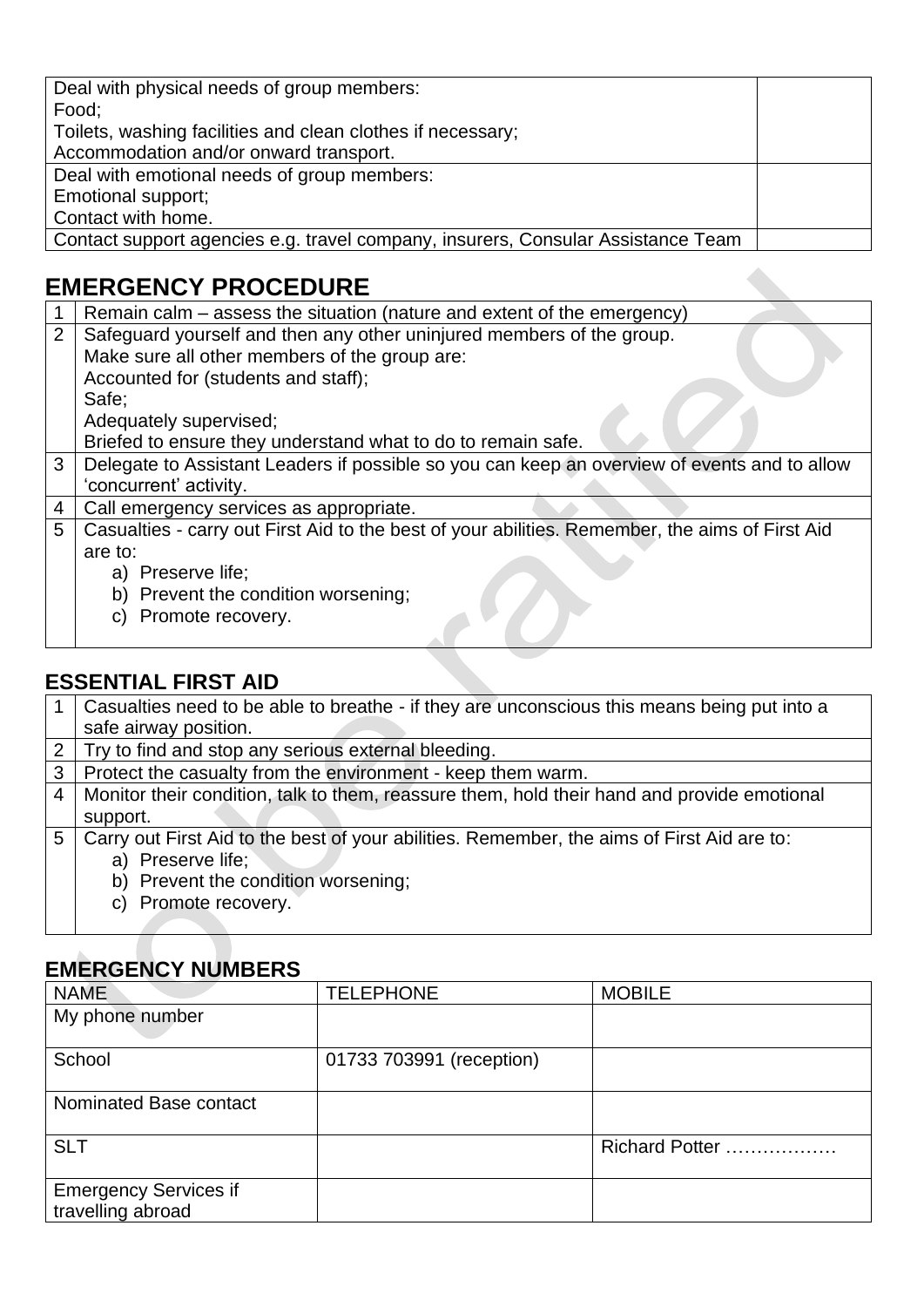| Foreign Office Consular<br>Assistance | +44 20 7008 1500 |  |
|---------------------------------------|------------------|--|
|                                       |                  |  |
|                                       |                  |  |

# **INCIDENT NOTES AND RECORDING SHEET**

#### **TRIP LEADERS: REMEMBER!**

- **Use the emergency checklist (above page).**
- Stay calm.
- Delegate appropriate tasks to other leaders.
- Watch your group & keep them safe.
- Do not admit liability.
- Witness information.
- Photograph the scene.
- Do not alter any equipment.
- Do not allow anyone to see a group member without an adult being present.
- Once the group is in a safe environment, arrange contact with school.
- Contact school SLT: emergency school contacts as stated in your trip plan e.g. phone school SLT/Principal ASAP & agree ongoing contact numbers & contact pattern. **Be clear:** What happened? Names of those involved or injured? When (date, time)? Where (location)? Action taken so far?
- **Agree actions with SLT:** Contact with parents; advice from County Education Officers & Outdoor advisors (e.g. Stephen Brown); media management; insurance; launch the school Critical Incident Plan if necessary.

#### **Example of incident notes**

| <b>WHEN</b>          | <b>WHO</b>  | <b>WHAT HAPPENED &amp; ACTION TAKEN SO FAR</b>              | <b>WHERE</b>        |
|----------------------|-------------|-------------------------------------------------------------|---------------------|
| 11.30pm              | Harry Smith | Fell out of bunkbed, complained of sore shoulder to staff.  | Bedroom 12,         |
| 1 <sup>st</sup> June |             | Student able to move arm and shoulder and he said he felt   | <b>Youth Hostel</b> |
| 2016                 |             | able to use it largely normally and sleep ok. Staff         |                     |
|                      |             | examined the bunk, and noticed the bunk leg had buckled.    |                     |
|                      |             | Staff photographed it and reported incident to hostel night |                     |
|                      |             | duty staff. Student was placed in an alternative bunk.      |                     |
|                      |             | Tomorrow, staff will take student to local GP if concern    |                     |
|                      |             | grows about shoulder.                                       |                     |
|                      |             |                                                             |                     |

 $\overline{\phantom{a}}$  , and the contribution of the contribution of the contribution of the contribution of the contribution of the contribution of the contribution of the contribution of the contribution of the contribution of the  $\overline{\phantom{a}}$  , and the contribution of the contribution of the contribution of the contribution of the contribution of the contribution of the contribution of the contribution of the contribution of the contribution of the  $\mathcal{L} \times \mathcal{L} \times \mathcal{L}$  , where  $\mathcal{L}$  is the set of the set of the set of the set of the set of the set of the set of the set of the set of the set of the set of the set of the set of the set of the set of the set of  $\mathcal{L}=\mathcal{L}$  , which is a set of the set of the set of the set of the set of the set of the set of the set of the set of the set of the set of the set of the set of the set of the set of the set of the set of the set of \_\_\_\_\_\_\_\_\_\_\_\_\_\_\_\_\_\_\_\_\_\_\_\_\_\_\_\_\_\_\_\_\_\_\_\_\_\_\_\_\_\_\_\_\_\_\_\_\_\_\_\_\_\_\_\_\_\_\_\_ \_\_\_\_\_\_\_\_\_\_\_\_\_\_\_\_\_\_\_\_\_\_\_\_\_\_\_\_\_\_\_\_\_\_\_\_\_\_\_\_\_\_\_\_\_\_\_\_\_\_\_\_\_\_\_\_\_\_\_\_ \_\_\_\_\_\_\_\_\_\_\_\_\_\_\_\_\_\_\_\_\_\_\_\_\_\_\_\_\_\_\_\_\_\_\_\_\_\_\_\_\_\_\_\_\_\_\_\_\_\_\_\_\_\_\_\_\_\_\_\_ \_\_\_\_\_\_\_\_\_\_\_\_\_\_\_\_\_\_\_\_\_\_\_\_\_\_\_\_\_\_\_\_\_\_\_\_\_\_\_\_\_\_\_\_\_\_\_\_\_\_\_\_\_\_\_\_\_\_\_\_ \_\_\_\_\_\_\_\_\_\_\_\_\_\_\_\_\_\_\_\_\_\_\_\_\_\_\_\_\_\_\_\_\_\_\_\_\_\_\_\_\_\_\_\_\_\_\_\_\_\_\_\_\_\_\_\_\_\_\_\_ \_\_\_\_\_\_\_\_\_\_\_\_\_\_\_\_\_\_\_\_\_\_\_\_\_\_\_\_\_\_\_\_\_\_\_\_\_\_\_\_\_\_\_\_\_\_\_\_\_\_\_\_\_\_\_\_\_\_\_\_ \_\_\_\_\_\_\_\_\_\_\_\_\_\_\_\_\_\_\_\_\_\_\_\_\_\_\_\_\_\_\_\_\_\_\_\_\_\_\_\_\_\_\_\_\_\_\_\_\_\_\_\_\_\_\_\_\_\_\_\_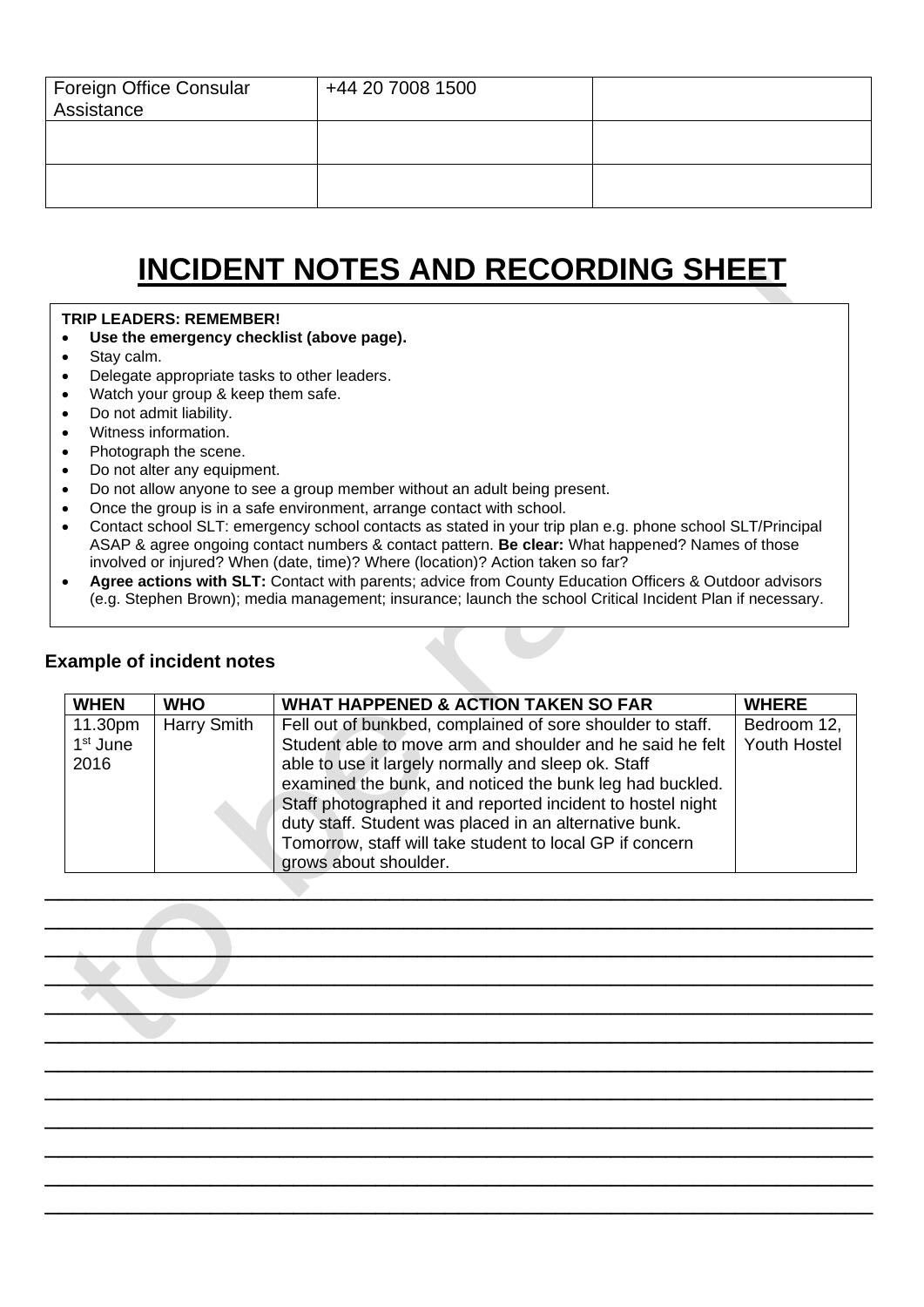# **APPENDIX 4: CRITICAL INCIDENT PLAN:**

\_\_\_\_\_\_\_\_\_\_\_\_\_\_\_\_\_\_\_\_\_\_\_\_\_\_\_\_\_\_\_\_\_\_\_\_\_\_\_\_\_\_\_\_\_\_\_\_\_\_\_\_\_\_\_\_\_\_\_\_ \_\_\_\_\_\_\_\_\_\_\_\_\_\_\_\_\_\_\_\_\_\_\_\_\_\_\_\_\_\_\_\_\_\_\_\_\_\_\_\_\_\_\_\_\_\_\_\_\_\_\_\_\_\_\_\_\_\_\_\_ \_\_\_\_\_\_\_\_\_\_\_\_\_\_\_\_\_\_\_\_\_\_\_\_\_\_\_\_\_\_\_\_\_\_\_\_\_\_\_\_\_\_\_\_\_\_\_\_\_\_\_\_\_\_\_\_\_\_\_\_ \_\_\_\_\_\_\_\_\_\_\_\_\_\_\_\_\_\_\_\_\_\_\_\_\_\_\_\_\_\_\_\_\_\_\_\_\_\_\_\_\_\_\_\_\_\_\_\_\_\_\_\_\_\_\_\_\_\_\_\_ \_\_\_\_\_\_\_\_\_\_\_\_\_\_\_\_\_\_\_\_\_\_\_\_\_\_\_\_\_\_\_\_\_\_\_\_\_\_\_\_\_\_\_\_\_\_\_\_\_\_\_\_\_\_\_\_\_\_\_\_ \_\_\_\_\_\_\_\_\_\_\_\_\_\_\_\_\_\_\_\_\_\_\_\_\_\_\_\_\_\_\_\_\_\_\_\_\_\_\_\_\_\_\_\_\_\_\_\_\_\_\_\_\_\_\_\_\_\_\_\_

## **WHICH DOCUMENTS IS IT DRAWN FROM?**

- County policy 'Responding to Critical Incidents including school closure at short notice: Guidance Procedures for Cambridgeshire Schools'; 'Emergency School Closures. E.g. in the event of snow'.
- Both County documents were updated by Chris Meddle, Education Adviser, October 2014. 01223 703564, [phil.nash@cambridgeshire.gov.uk](mailto:phil.nash@cambridgeshire.gov.uk)
- County educational visits advice: Stephen Brown **01480 379677 between 9.30am - 1pm (Monday - Thursday); In case of Emergency only - Stephen Brown mobile is 07879 436541; email [outdoor.education@cambridgeshire.gov.uk;](mailto:outdoor.education@cambridgeshire.gov.uk) or [Stephen.Brown@cambridgeshire.gov.uk;](mailto:Stephen.Brown@cambridgeshire.gov.uk)**
- **The above documents and their attached forms must be closely consulted during critical incidents.**

## **CRITICAL INCIDENTS DEFINED – The Cambridgeshire Context**

- **County states that a critical incident is beyond everyday experiences of school life e.g. Arson & fire at school; pupil suicide or sudden death; staff member sudden death; abduction & disappearance; floods; unexpected closure.**
- In the event of a child death, the school must immediately notify the Education Adviser who will initiate the Child Death Protocol to alert relevant colleagues.
- The school must be prepared and proactive by developing a structured and staged approach to critical incidents, and developing an individual **Critical Incident Plan** to cover all eventualities.
- **Broader definition**: some authors have defined critical incidents as 'unexpected occurrences which may suddenly have a major impact on school'.
- Relative impact: Other authors, e.g. Gibson 1999, note that some critical incidents may seem relatively small-scale to some people, but to others can seem overwhelming. Hence Gibson 1999 suggests that an incident can be described as critical when it overwhelms or overcomes the normal coping strategies and strengths of those involved, including adults and children).

## **PREVENTING CRITICAL INCIDENTS IN THE FIRST PLACE**

Although critical incidents cannot be totally avoided, certain preventative steps are expected:

- Staff and students are familiar with the routines for fire, and evacuation on hearing fire alarms.
- Staff, students, parents/carers, visitors follow the signing in and out procedures at reception when entering and leaving the school site.
- Staff and students are familiar with school security procedures, in particular that all visitors not wearing a visitor's badge should be questioned and escorted to reception.
- Staff are aware of students with medical needs or health problems.
- The medical officer keeps a defibrillator outside the medical room for emergency use.
- Staff are aware of school policy in dealing with violence and child protection at work.